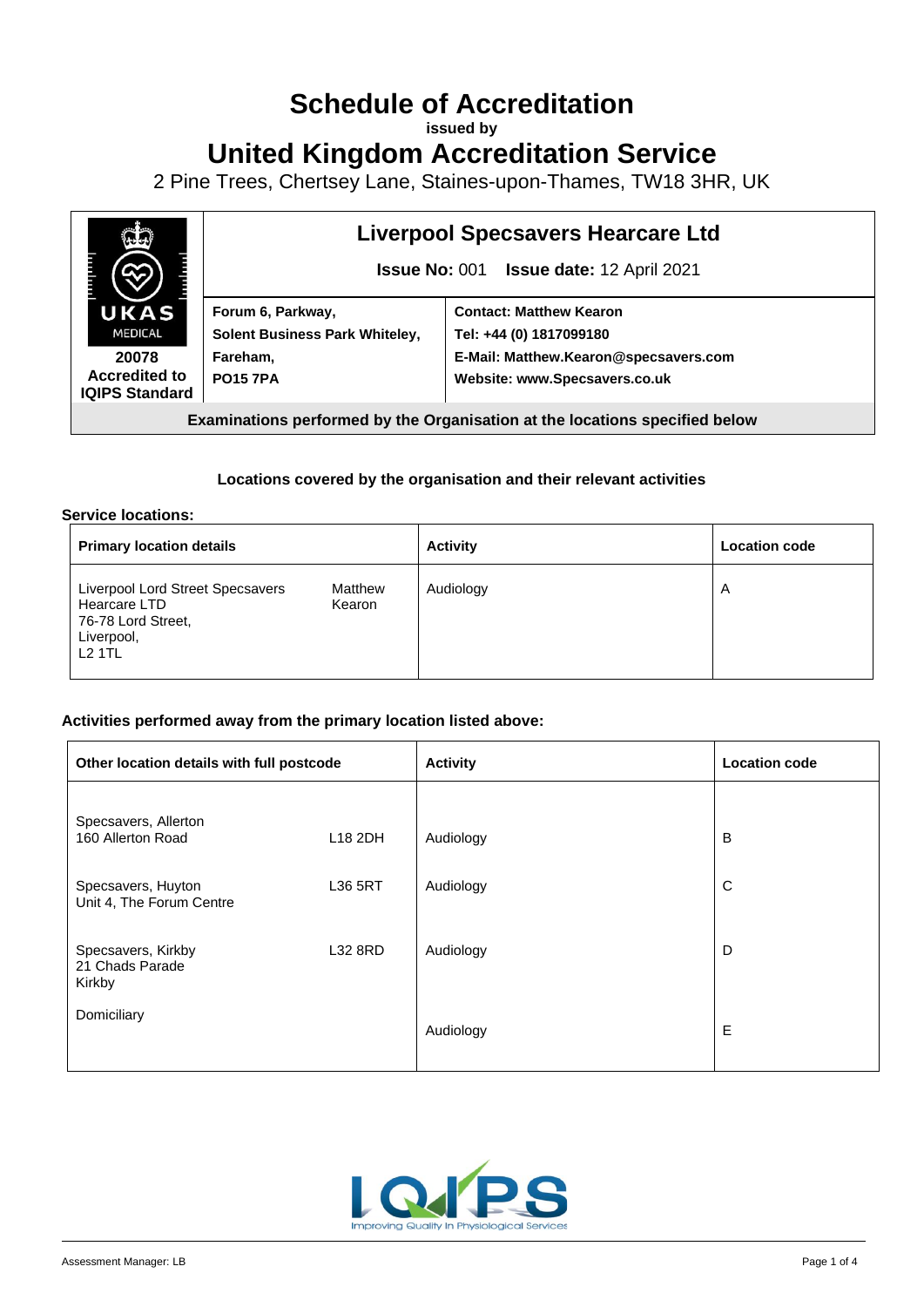

## **Schedule of Accreditation issued by United Kingdom Accreditation Service**

2 Pine Trees, Chertsey Lane, Staines-upon-Thames, TW18 3HR, UK

# **Liverpool Specsavers Hearcare Ltd**

**Issue No:** 001 **Issue date:** 12 April 2021

**Examinations performed by the Organisation at the locations specified below**

| Activity  | Type of Examination/Procedure<br>Performed                                                                                                                                                                                                                                                       | Equipment used                                                                                                                                                                                                                                                                                                                                                                                                                                                                            | Location<br>Code |
|-----------|--------------------------------------------------------------------------------------------------------------------------------------------------------------------------------------------------------------------------------------------------------------------------------------------------|-------------------------------------------------------------------------------------------------------------------------------------------------------------------------------------------------------------------------------------------------------------------------------------------------------------------------------------------------------------------------------------------------------------------------------------------------------------------------------------------|------------------|
| Audiology | <b>Adult Hearing Services:</b><br>Otoscopy<br><b>History Taking</b><br><b>Pure Tone Audiometry</b><br>Loudness discomfort levels<br>Glasgow Hearing aid benefit profile<br>Impression Taking<br><b>Hearing Aid Fitting</b><br>Real Ear Measurement<br>Hearing Aid Diagnostics and<br>Adjustments | Unity 3 SN: 23001447<br>& 23000922 &<br>23001825<br>Headphones DD45:<br>SN 72001337 /<br>72001245 / 72001690<br>Bone conductor B-71<br>SN: 77001182 /<br>77000486 / 77003136<br>REMS SN: 78000997 /<br>78002821 / 78002980<br>Unity 2 SN: S1000203<br>Headphones - TDH-<br>39P SN<br>C567769/C567770<br>Bone conductor-B-71<br>SN:759562<br>Simens SD28 Portable<br>Audiometer 237586<br>Hi-Pro2 SN:421996 &<br>235801 & 186095<br>Hi-Pro1:391050<br>Sound Proof Booth: x2<br>Lap Top x 5 | A                |
|           |                                                                                                                                                                                                                                                                                                  | Precision Gold N05CC<br>SLM SN:151112502 /<br>150607497                                                                                                                                                                                                                                                                                                                                                                                                                                   |                  |

## DETAIL OF ACCREDITATION

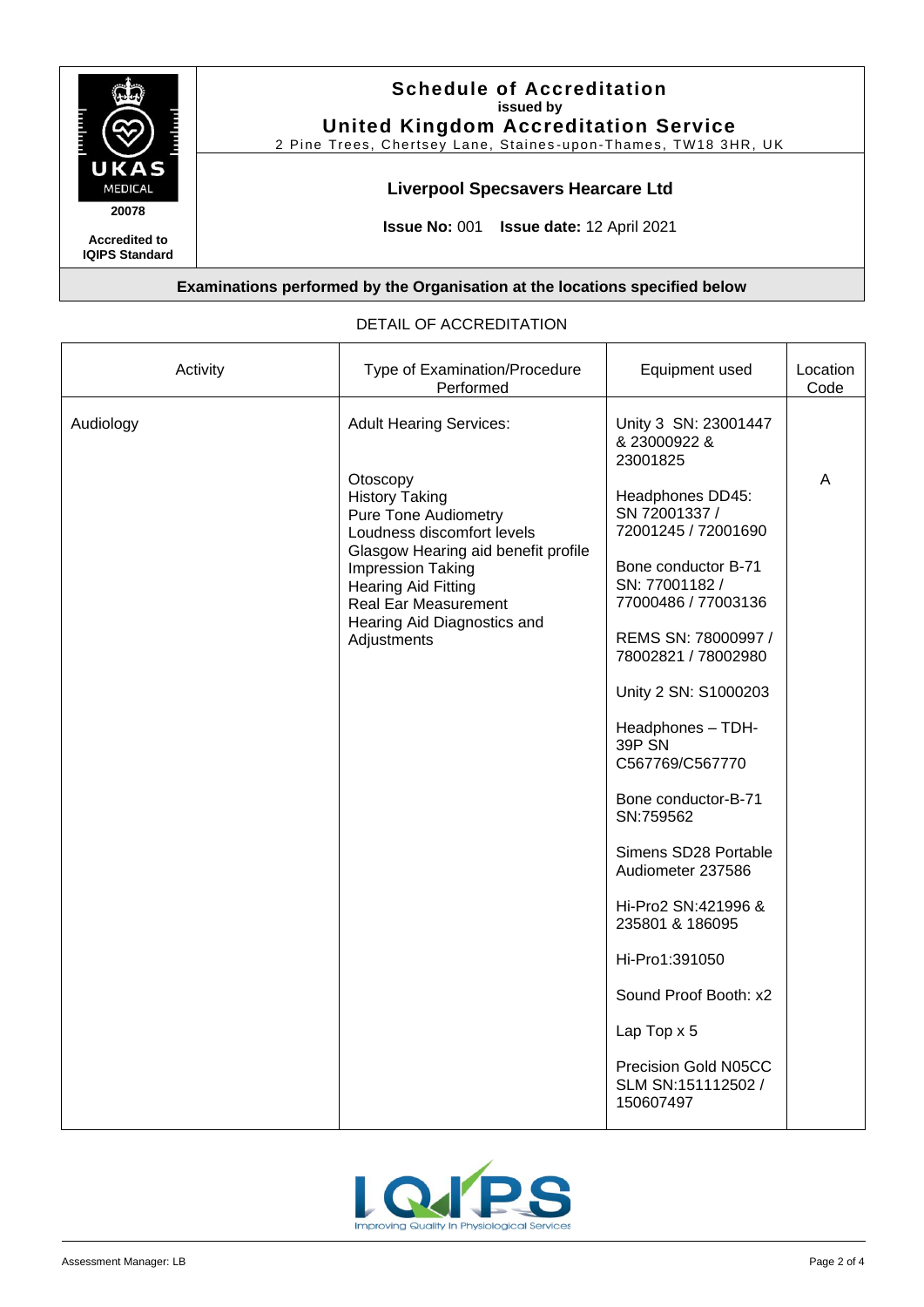

**IQIPS Standard**

# **Schedule of Accreditation issued by United Kingdom Accreditation Service**

2 Pine Trees, Chertsey Lane, Staines-upon-Thames, TW18 3HR, UK

## **Liverpool Specsavers Hearcare Ltd**

**Issue No:** 001 **Issue date:** 12 April 2021

#### **Examinations performed by the Organisation at the locations specified below**

| Activity  | Type of Examination/Procedure<br>Performed                                                                                                                                                                                                                                                              | Equipment used                                                                                                                                                                                                                                    | Location<br>Code |
|-----------|---------------------------------------------------------------------------------------------------------------------------------------------------------------------------------------------------------------------------------------------------------------------------------------------------------|---------------------------------------------------------------------------------------------------------------------------------------------------------------------------------------------------------------------------------------------------|------------------|
| Audiology | <b>Adult Hearing Services:</b><br>Otoscopy<br><b>History Taking</b><br><b>Pure Tone Audiometry</b><br>Loudness discomfort levels<br>Glasgow Hearing aid benefit profile<br>Impression Taking<br><b>Hearing Aid Fitting</b><br><b>Real Ear Measurement</b><br>Hearing Aid Diagnostics and<br>Adjustments | Unity 3 SN: 23001647<br>Headphones DD45:<br>SN: 72001462<br>Bone conductor B-71<br>SN: 77002722<br>REMS SN: 78002519<br>Hi-Pro2: SN 976460<br>Sound Proof Booth: x2<br>Lap Top x 1<br>Precision Gold N05CC<br>Sound Level Meter SN:<br>0608010029 | B                |
| Audiology | <b>Adult Hearing Services:</b><br>Otoscopy<br><b>History Taking</b><br><b>Pure Tone Audiometry</b><br>Loudness discomfort levels<br>Glasgow Hearing aid benefit profile<br>Impression Taking<br><b>Hearing Aid Fitting</b><br><b>Real Ear Measurement</b><br>Hearing Aid Diagnostics and<br>Adjustments | Unity 3 SN: 23001648<br>Headphones DD45:<br>SN: 72001463<br>Bone conductor B-71<br>SN: 77002723<br>REMS SN: 78002518<br>Hi Pro 2 SN: 235799<br>Sound Proof Booth: x1<br>PrecisionGold N05CC<br>Sound Level Meter SN:<br>150607490                 | C                |